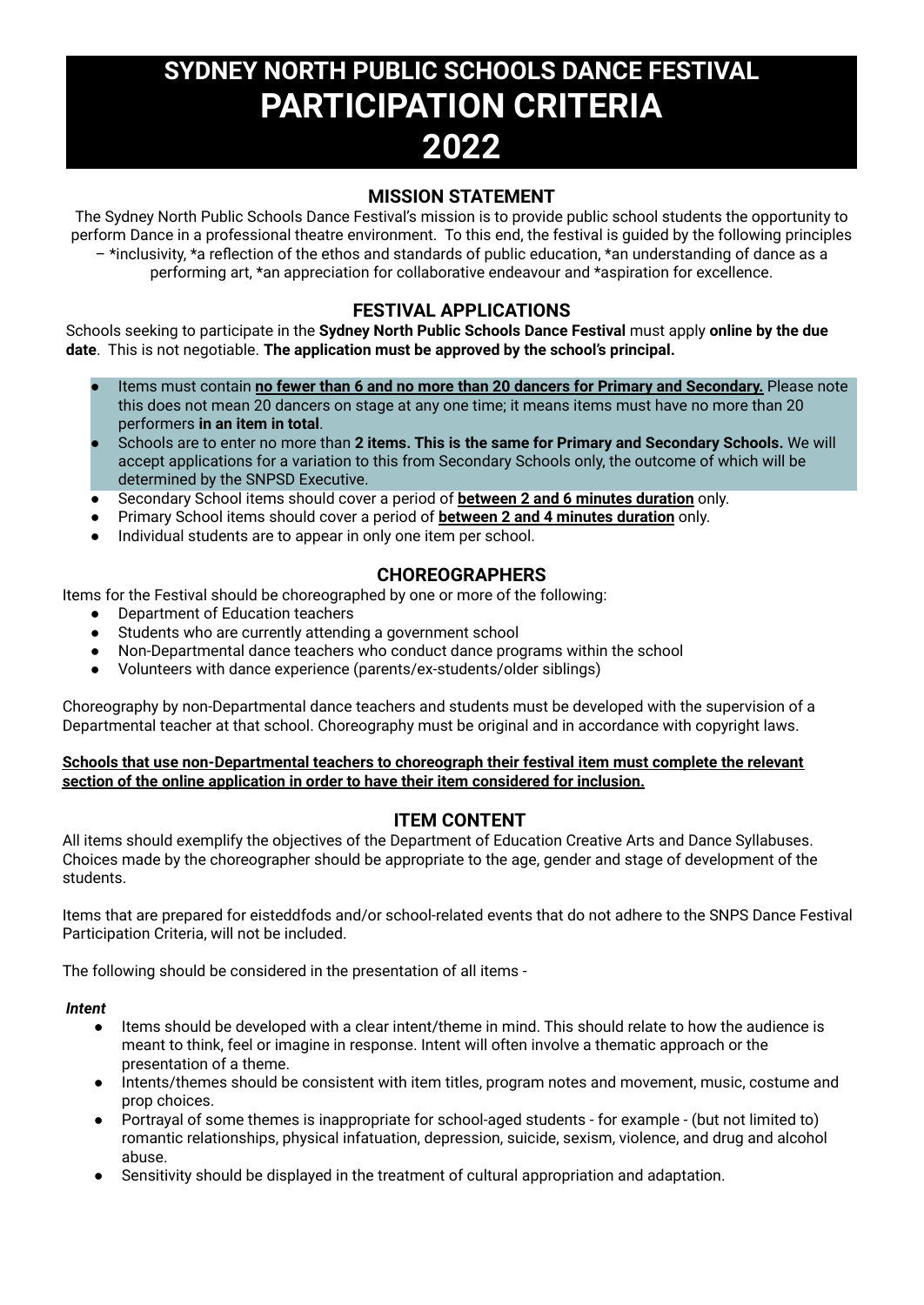#### *Movement*

- All items should adhere to the accepted **Safe Dance Practice** as outlined by the SNPSD Executive. **See Appendix I of this document.**
- Movement should explore the elements of dance space, time and dynamics and the relationships between performers (including formations and the optimal use and variation of the stage space.)
- Movements of a suggestive nature such as chest and pelvic thrusts, running hands down the body and movement that inappropriately focuses attention on parts of the body must be avoided.
- **●** Acrobatic movement or tricks should not be part of the choreography. **See Appendix I of this document.**
- Extended focus on individual performers/soloists within an item is to be avoided.

#### *Music*

- Please read all lyrics thoroughly and be aware of the intent of the music and its subject matter.
- Items containing songs with inappropriate lyrics, themes, context and/or sub-context **will not be accepted** (please note this includes edited tracks where offensive lyrics are removed or where a "clean" version has been obtained).
- Songs represented by video clips that contain adult themes or are otherwise inappropriate for students, **will not be** accepted.
- Some examples of songs with inappropriate themes and/or lyrics include (but are not limited to) Uptown Funk by Bruno Mars, Smooth Criminal by Michael Jackson, Starships by Nicki Minaj, Gangnam Style by Psy or Greased Lightening from Grease. If you are unsure about your song choice, please ask for clarification.
- Top 40 hits or current popular songs should be avoided, unless they are relevant to the intent/theme of the item.
- For questions or information concerning Music copyright refer to smartcopying.edu.au.

#### *Costume*

- Costumes should respect the dignity of all performers at all times. Sensitivity should be shown to all students and all body types.
- Unacceptable costumes include bare or cut-out midriffs, low necklines or V-neck leotards, overly brief shorts, sheer or see-through tops or bottoms, costumes which reveal underwear etc.
- Please be aware that costumes ordered online or not custom fitted, may need adjusting and need to be organised well before auditions.

#### *Props*

Props (hand-held or free-standing) should be integral to the item's intent, comply with WHS guidelines and be safe to load, set, strike and store.

## **AUDITION PROCESS in 2022**

Schools will need to submit a video of their item to be considered for selection for the festival in 2022, in the **Stage 3 Application**. This is not negotiable. The audition is an integral step in the planning process for schools, teachers, students and the Festival organisers and the organisers will endeavour to make this process as valuable as auditions have been in the past.

- A panel comprising Sydney North Public Schools Dance representatives will view all audition submissions.
- All items should be as near to completion as possible at time of filming.
- Audition feedback should be considered and acted upon.
- One student in full costume for each "character" in your item should be presented in your audition video.
- Auditioning groups must be prepared to make changes to costumes that do not follow the criteria above.

#### Sydney North Public Schools Dance has the responsibility for the organisation of the festival and reserves the **right to insist upon adherence to the criteria at any time.**